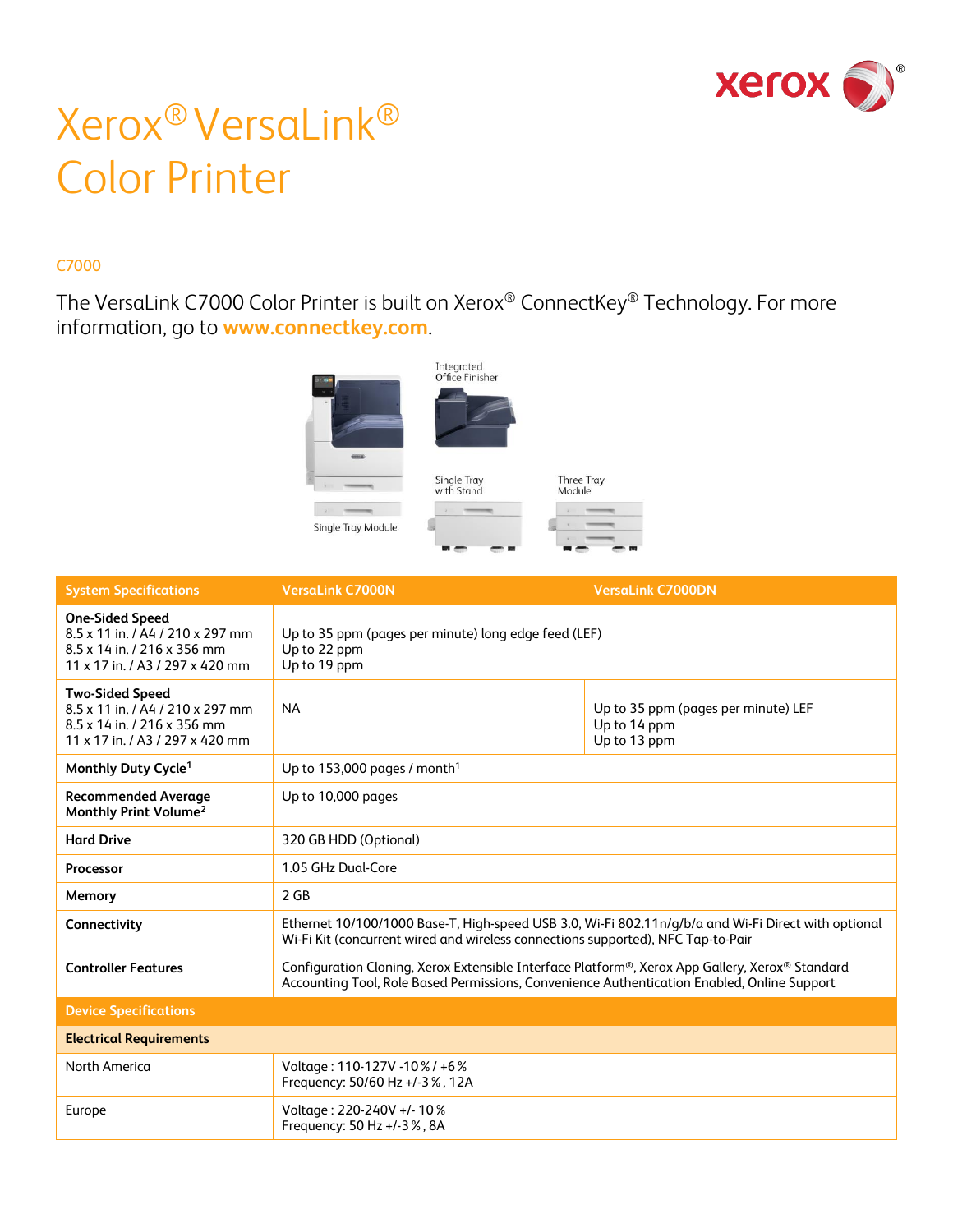| <b>Power Consumption</b>                                                             |                                                                                                                                            |                      |                       |                      |
|--------------------------------------------------------------------------------------|--------------------------------------------------------------------------------------------------------------------------------------------|----------------------|-----------------------|----------------------|
| Printing <sup>3</sup>                                                                | For 110V: 1.6 kWh<br>For 220V: 1.6 kWh                                                                                                     |                      |                       |                      |
| Standby Mode <sup>3</sup>                                                            | 110V: 94 Watts or less<br>220V: 94 Watts or less                                                                                           |                      |                       |                      |
| Sleep Mode <sup>3</sup>                                                              | 110V: 1.0 watts or less<br>220V: 1.4 watts or less                                                                                         |                      |                       |                      |
| <b>Operating Environment</b>                                                         |                                                                                                                                            |                      |                       |                      |
| <b>Required Temperature Range</b><br>(Storage)                                       | 32° to 95° F (0° to 35° C)                                                                                                                 |                      |                       |                      |
| <b>Required Temperature Range</b><br>(Operating)                                     | 50 to 90° F (10 to 32° C)                                                                                                                  |                      |                       |                      |
| <b>Required Relative Humidity</b>                                                    | 10% to 85%                                                                                                                                 |                      |                       |                      |
| Sound Power Levels                                                                   | Printing: 6.75 B(A) or less<br>Standby: 4.10 B(A) or less<br>Full System (including finisher)<br>Printing: 7.52 B(A)<br>Standby: 4.10 B(A) |                      |                       |                      |
| Sound Pressure Levels                                                                | Printing: 52.5 dB(A)<br>Standby: 26.0 dB(A)<br>Full System (including finisher)<br>Printing: 60.0 dB(A)<br>Standby: 26.0 dB(A)             |                      |                       |                      |
| Boot Time (from Off to UI Ready)                                                     | As fast as 98 seconds                                                                                                                      |                      |                       |                      |
| Warm-up Time (from Sleep to UI<br>Ready)                                             | As fast as 12 seconds                                                                                                                      |                      |                       |                      |
| <b>Dimensions and Weight</b><br>(Unpackaged)                                         | Width                                                                                                                                      | <b>Depth</b>         | <b>Height</b>         | Weight               |
| <b>Base Unit</b>                                                                     | 23.23 in. / 590 mm                                                                                                                         | 26.41 in. / 670.8 mm | 25.08 in. / 637 mm    | 119.71 lb. / 54.3 kg |
| Base Unit with Single Tray with<br>Stand Module                                      | 24.24 in. / 615.7 mm                                                                                                                       | 26.41 in. / 670.8 mm | 44.04 in. / 1118.6 mm | 171.08 lb. / 77.6 kg |
| <b>Base Unit with Three Tray</b><br>Module                                           | 24.24 in. / 615.7 mm                                                                                                                       | 26.41 in. / 670.8 mm | 44.04 in. / 1118.6 mm | 178.75 lb. / 81.8 kg |
| <b>Base Unit with Three Tray</b><br>Module and Integrated Office<br>Finisher         | 24.24 in. / 615.7 mm                                                                                                                       | 26.41 in. / 670.8 mm | 44.04 in. / 1118.6 mm | 215.17 lb. / 97.6 kg |
| <b>Certifications</b>                                                                |                                                                                                                                            |                      |                       |                      |
| To view the latest list of certifications, go to www.xerox.com/OfficeCertifications. |                                                                                                                                            |                      |                       |                      |
| <b>Print</b>                                                                         |                                                                                                                                            |                      |                       |                      |
| First-print-out Time                                                                 | As fast as 7.6 seconds Color                                                                                                               |                      |                       |                      |
|                                                                                      | As fast as 5.1 seconds Black                                                                                                               |                      |                       |                      |
| <b>Print Resolution</b>                                                              | Up to 1200 x 2400 dpi                                                                                                                      |                      |                       |                      |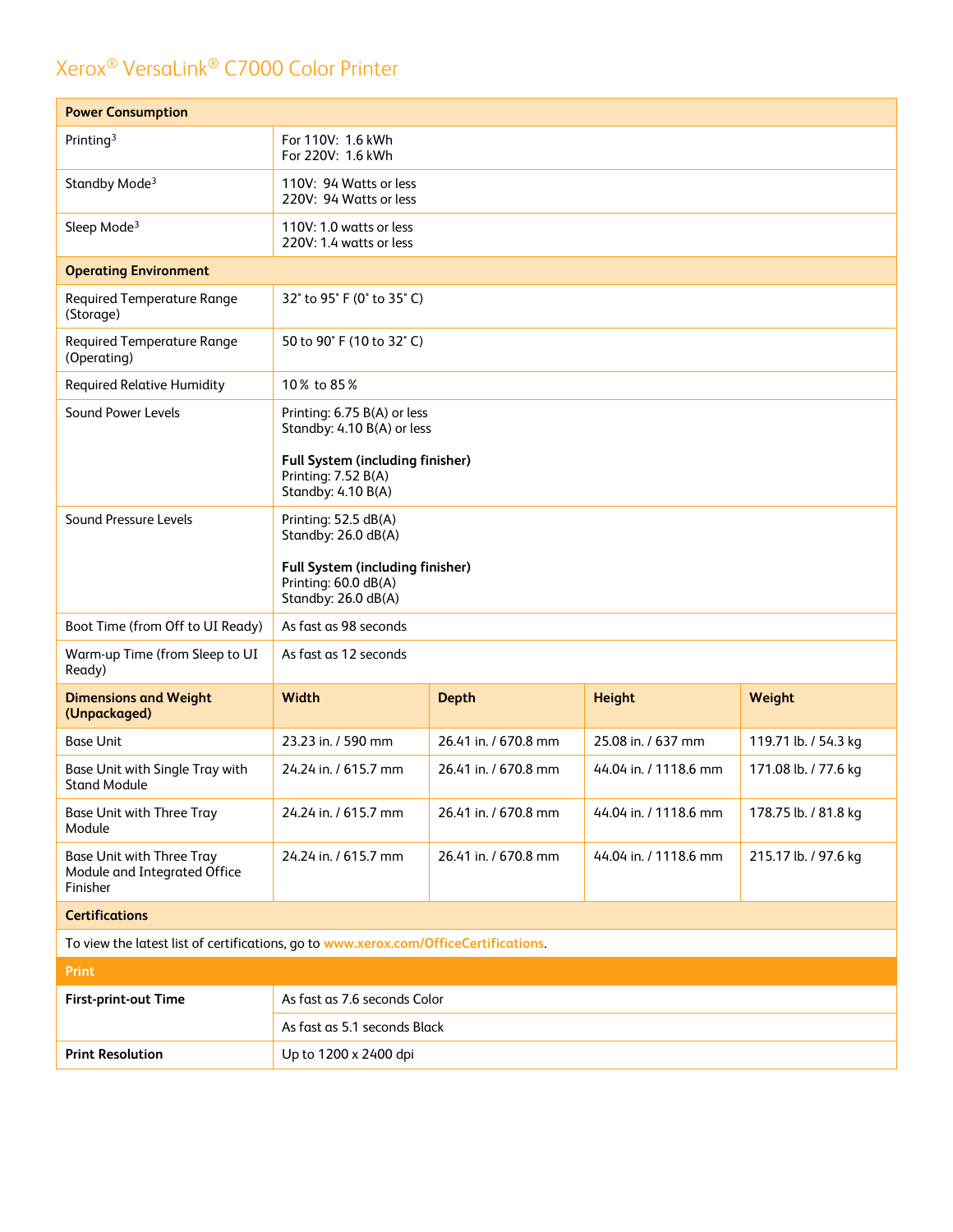| <b>Page Description Languages</b>                                                                                | Adobe® PostScript® 3™<br>PCL <sup>®</sup> 5e, 6<br><b>PDF</b><br><b>XPS</b><br><b>TIFF</b><br><b>JPEG</b><br>HP-GL                                                                                                                                                                                                                                                                                                                                                                                                               |
|------------------------------------------------------------------------------------------------------------------|----------------------------------------------------------------------------------------------------------------------------------------------------------------------------------------------------------------------------------------------------------------------------------------------------------------------------------------------------------------------------------------------------------------------------------------------------------------------------------------------------------------------------------|
| <b>Maximum Print Area</b>                                                                                        | 4 mm from lead edge of paper, 2 mm from Side and Trail edges of paper                                                                                                                                                                                                                                                                                                                                                                                                                                                            |
| <b>Print Features</b>                                                                                            | <b>Application Defaults</b><br><b>Bi-directional Real-time Status</b><br><b>Booklet Creation</b><br>Draft Mode<br>Job Identification<br>Job Monitoring<br>Personal Print (additional capacity enabled with HDD)<br>Print from USB<br>Sample Set<br>Saved Job (additional capacity enabled with HDD)<br>Scaling<br>Secure Print (additional capacity enabled with HDD)<br><b>Skip Blank Pages</b><br><b>Store and Recall Driver Settings</b><br>Two-sided Printing (as default)<br>Xerox <sup>®</sup> Earth Smart Driver Settings |
| <b>Print from USB</b>                                                                                            | Allows walk-up printing from Type A USB port<br>Supports direct printing from computer via Type B USB port<br>Supported file formats: PDF, JPEG, TIFF, XPS                                                                                                                                                                                                                                                                                                                                                                       |
| <b>Operating Systems</b>                                                                                         | Windows®, 7, 8, 10, Server 2000, Server 2003, Server 2008, Server 2008 R2 Server 2012<br>Mac OS <sup>®</sup> version 10.10, 10.11, & 10.12<br>Citrix<br>Redhat <sup>®</sup> Enterprise<br>Linux <sup>®</sup><br>IBM <sup>®</sup> AIX <sup>®</sup> 7.2<br>HP-UX <sup>®</sup> 11iv3<br>Oracle <sup>®</sup> Solaris 11.3<br>Fedora Core 24<br>SUSE <sup>®</sup> 13.2                                                                                                                                                                |
| <b>Fonts</b>                                                                                                     | PostScript fonts: 136<br>PCL fonts: 83                                                                                                                                                                                                                                                                                                                                                                                                                                                                                           |
| <b>Mobile Solutions and Mobile Device Apps</b>                                                                   |                                                                                                                                                                                                                                                                                                                                                                                                                                                                                                                                  |
| Xerox <sup>®</sup> Mobile Express Driver <sup>®</sup>                                                            | Makes it easy for mobile users to find, use and manage Xerox® and non-Xerox® devices in every new<br>location. Plug into a new network, and Mobile Express Driver automatically discovers available printers<br>and provides status and capability information. Save a list of "favorite" printers for each location, store<br>application print settings for use on any printer in any network, and greatly reduce mobile support calls<br>to IT.                                                                               |
| Xerox <sup>®</sup> Global Print Driver <sup>®</sup>                                                              | A truly universal print driver that lets IT administrators install, upgrade and manage Xerox® and non-<br>Xerox <sup>®</sup> devices from a single driver. It provides a consistent, easy-to-use interface for end-users,<br>reducing the number of support calls, and simplifying print services management.                                                                                                                                                                                                                    |
| Apple <sup>®</sup> AirPrint <sup>®</sup>                                                                         | Print email, photos and important office documents directly from an Apple iPhone <sup>®</sup> or iPad <sup>®</sup> with no<br>drivers to install and no cables to connect. With AirPrint, an iPhone or iPad automatically locates and<br>connects to the AirPrint-enabled device over the office Wi-Fi network.                                                                                                                                                                                                                  |
| Google Cloud Print <sup>™</sup>                                                                                  | Google Cloud Print connects print devices to the web, enabling users to print the applications they use<br>every day from smartphones, tablets, Chromebook™ notebook computers and any other web-<br>connected device.                                                                                                                                                                                                                                                                                                           |
| Xerox <sup>®</sup> Print Service Plug-in for<br>Android <sup>™</sup> (Free at Google Play <sup>™</sup><br>Store) | The Xerox® Print Service Plug-in for Android KitKat (4.4 or greater) devices streamlines mobile printing<br>without third-party apps or additional print drivers.<br>You can easily print photos, Web pages and documents when your mobile device is connected to<br>printers using a wireless network. A robust print option set includes two-sided printing, stapling and<br>secure code release. A free download is available from the Google Play™ store.                                                                    |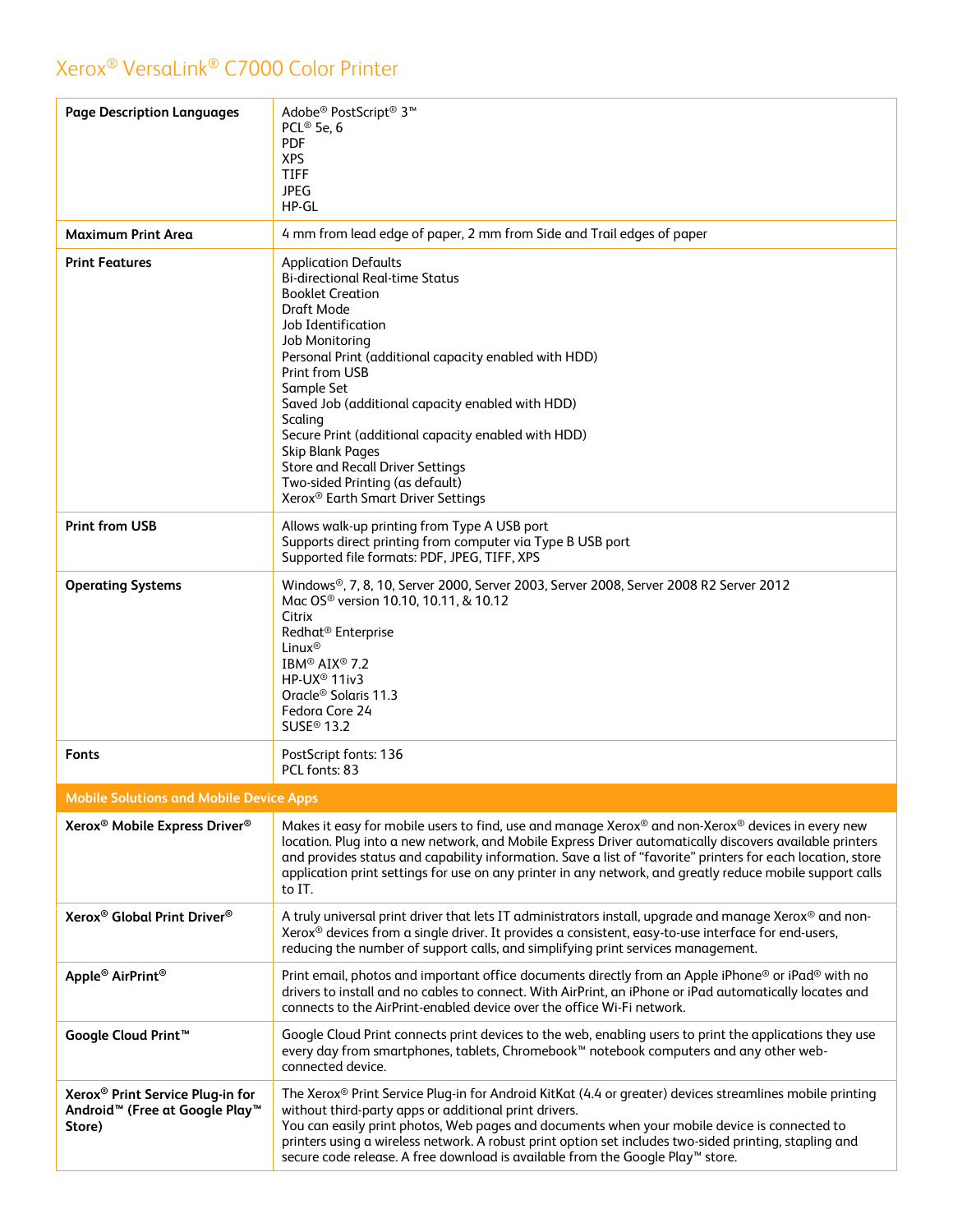| Xerox <sup>®</sup> Print Management<br>and Mobility Suite, Xerox®<br><b>Print Management and</b><br><b>Mobility Service</b> | Xerox <sup>®</sup> Print Management and Mobility Suite is a modular set of workflows designed to save customers<br>time and money by providing effective control over their print fleet, while enabling worker productivity<br>and mobility through a set of robust workflows. Xerox enables ultimate customer flexibility by offering<br>these capabilities in both an on-premises server version and with a cloud based-version of this solution.                                                                                                                                                                                                                              |
|-----------------------------------------------------------------------------------------------------------------------------|----------------------------------------------------------------------------------------------------------------------------------------------------------------------------------------------------------------------------------------------------------------------------------------------------------------------------------------------------------------------------------------------------------------------------------------------------------------------------------------------------------------------------------------------------------------------------------------------------------------------------------------------------------------------------------|
| <b>Software Solutions</b>                                                                                                   |                                                                                                                                                                                                                                                                                                                                                                                                                                                                                                                                                                                                                                                                                  |
| Xerox <sup>®</sup> ConnectKey <sup>®</sup> Apps<br>(Found at the Xerox® App<br>Gallery)                                     | Increase user productivity by simplifying and shortening everyday tasks. Unlike traditional software,<br>ConnectKey Apps do not require a dedicated server, PC or IT resource. Instead, simply download these<br>lightweight, serverless ConnectKey Apps to the device.                                                                                                                                                                                                                                                                                                                                                                                                          |
| <b>Security</b>                                                                                                             |                                                                                                                                                                                                                                                                                                                                                                                                                                                                                                                                                                                                                                                                                  |
| <b>Standard Security Features</b>                                                                                           | <b>Firmware Verification</b><br><b>Security Certificate Management</b><br>Automatic Self-Signed Certificate Creation<br>Certificate Revocation List (CRL)/Online Certificate Status Protocol (OCSP)<br><b>Certificate Path Validation</b><br>Immediate Disk Overwrite (requires optional HDD)<br>AES 256-bit Encryption<br>FIPS 140-2<br><b>TLS/SSL</b><br>SNMP <sub>v3</sub><br>Smart Card Enablement (CAC/PIV/.NET)<br>Detection of external program falsification (XCP Plug-in)<br><b>Network Authentication</b><br><b>Access Controls</b><br><b>Role Based Permissions</b><br>Domain Filtering<br>IP Address Filtering<br>Port Filtering<br>Audit Log<br><b>Secure Print</b> |
|                                                                                                                             |                                                                                                                                                                                                                                                                                                                                                                                                                                                                                                                                                                                                                                                                                  |
| <b>Accounting</b>                                                                                                           |                                                                                                                                                                                                                                                                                                                                                                                                                                                                                                                                                                                                                                                                                  |
| Xerox <sup>®</sup> Standard Accounting / Network Accounting (Standard)                                                      |                                                                                                                                                                                                                                                                                                                                                                                                                                                                                                                                                                                                                                                                                  |
| <b>Tracking</b>                                                                                                             | Print usage                                                                                                                                                                                                                                                                                                                                                                                                                                                                                                                                                                                                                                                                      |
| Accounting                                                                                                                  | Xerox <sup>®</sup> Standard Accounting<br>Up to 1,000 User Accounts<br>Up to 9,999 User Accounts with HDD installed<br><b>Network Accounting (Job Based Accounting)</b><br>Up to 1,000 User IDs; Up to 1,000 Account IDs<br>Up to 60,000 User IDs; Up to 60,000 Account IDs with HDD installed<br>Up to 14,000 accounting records (transactions)                                                                                                                                                                                                                                                                                                                                 |
| <b>Features</b>                                                                                                             | Administrator can manage the feature via the Embedded Web Server or local user interface on device                                                                                                                                                                                                                                                                                                                                                                                                                                                                                                                                                                               |
|                                                                                                                             | Accounting Options - Network Accounting (Allows central server to manage all accounting)                                                                                                                                                                                                                                                                                                                                                                                                                                                                                                                                                                                         |
|                                                                                                                             | • Enhanced network accounting with up to the minute data on how the system is being used<br>• Comprehensive management and enterprise scale tracking and reporting of device print usage<br>. Numerous solutions are available through Xerox Alliance Partners. For details visit www.xerox.com<br>• Security enhancements includes support for HTTPS protocol<br>• Device requests account authentication from third party server enabling larger databases of users<br>and accounts<br>• Accept Authentication Login at control panel and pass to third party Networking Account                                                                                               |
| <b>Paper Handling</b>                                                                                                       |                                                                                                                                                                                                                                                                                                                                                                                                                                                                                                                                                                                                                                                                                  |
| <b>Bypass Tray</b>                                                                                                          |                                                                                                                                                                                                                                                                                                                                                                                                                                                                                                                                                                                                                                                                                  |
| Capacity <sup>4</sup>                                                                                                       | 100 sheets                                                                                                                                                                                                                                                                                                                                                                                                                                                                                                                                                                                                                                                                       |
| <b>Sizes</b>                                                                                                                | Custom sizes: 3.5 x 3.87 in. to 11.69 x 17 in. / 88.9 x 98.4 mm to 297 x 431.8 mm                                                                                                                                                                                                                                                                                                                                                                                                                                                                                                                                                                                                |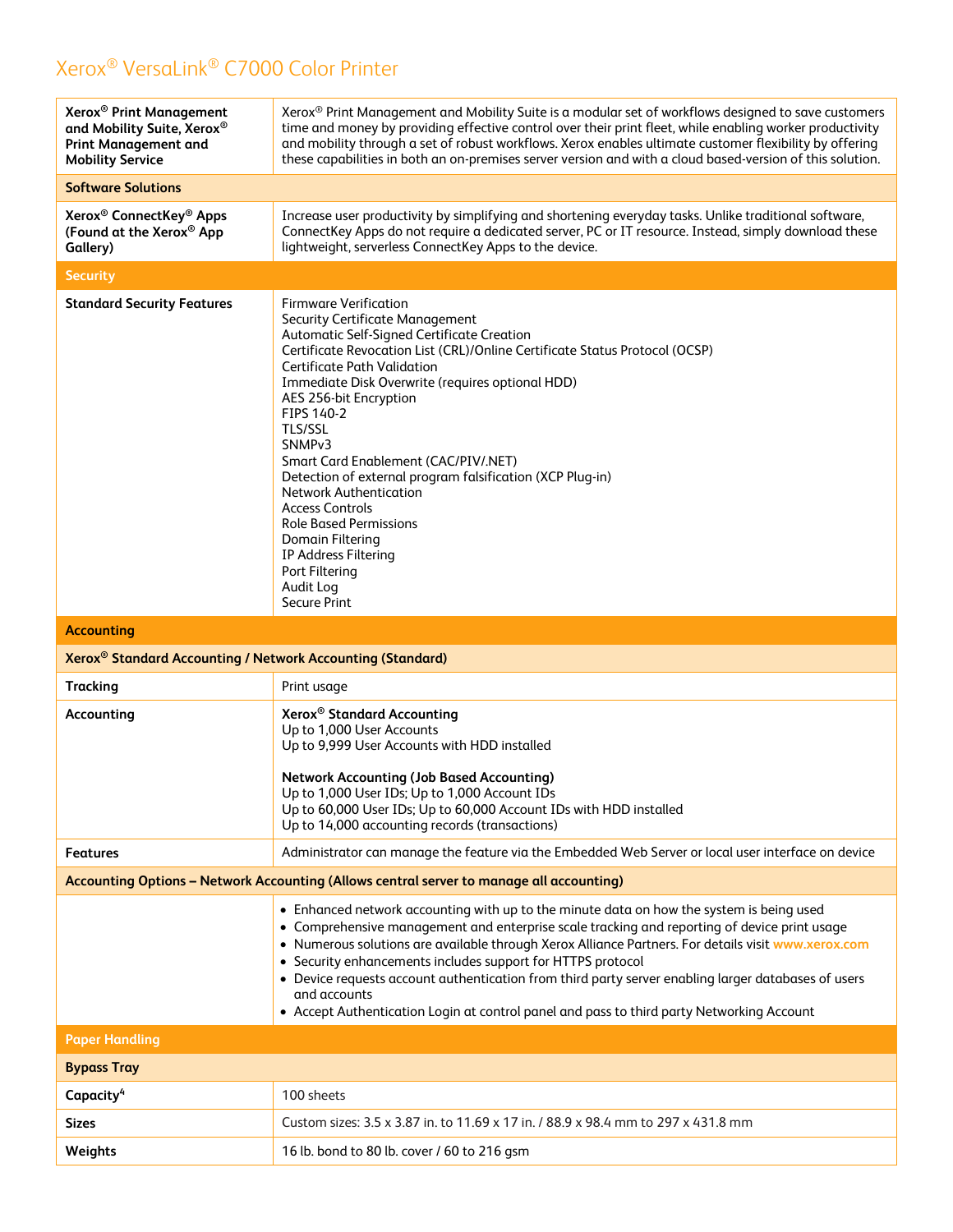| Tray 1<br>520 sheets<br>Capacity <sup>4</sup><br>Custom sizes: 5.5 x 7.17 in. to 11.69 x 17 in. / 139.7 x 182.0 mm to 297.0 x 431.8 mm<br><b>Sizes</b><br>16 lb. bond to 95 lb. cover / 60 to 256 gsm<br>Weights<br>Bond<br><b>Types</b><br>Plain Paper<br>Cardstock<br>Custom<br><b>Hole Punched</b><br>Labels<br>Heavyweight Labels<br>Extra Heavyweight Labels<br>Letterhead<br>Lightweight Cardstock<br>Lightweight Glossy Cardstock<br>Lightweight Glossy Cardstock Reload<br>Heavyweight Cardstock<br>Pre-Printed<br>Recycled<br><b>Single Tray Module (Optional)</b><br>520 sheets<br>Capacity <sup>4</sup><br>Custom sizes: 5.5 x 7.17 in. to 11.69 x 17 in. / 139.7 x 182.0 mm to 297.0 x 431.8 mm<br><b>Sizes</b><br>16 lb. bond to 95 lb. cover / 60 to 256 gsm<br>Weights<br>Bond<br><b>Types</b><br>Plain Paper<br>Cardstock<br>Custom<br>Hole Punched<br>Labels<br>Heavyweight Labels<br>Extra Heavyweight Labels<br>Letterhead<br>Lightweight Cardstock<br>Lightweight Glossy Cardstock<br>Lightweight Glossy Cardstock Reload |
|-----------------------------------------------------------------------------------------------------------------------------------------------------------------------------------------------------------------------------------------------------------------------------------------------------------------------------------------------------------------------------------------------------------------------------------------------------------------------------------------------------------------------------------------------------------------------------------------------------------------------------------------------------------------------------------------------------------------------------------------------------------------------------------------------------------------------------------------------------------------------------------------------------------------------------------------------------------------------------------------------------------------------------------------------|
|                                                                                                                                                                                                                                                                                                                                                                                                                                                                                                                                                                                                                                                                                                                                                                                                                                                                                                                                                                                                                                               |
|                                                                                                                                                                                                                                                                                                                                                                                                                                                                                                                                                                                                                                                                                                                                                                                                                                                                                                                                                                                                                                               |
|                                                                                                                                                                                                                                                                                                                                                                                                                                                                                                                                                                                                                                                                                                                                                                                                                                                                                                                                                                                                                                               |
|                                                                                                                                                                                                                                                                                                                                                                                                                                                                                                                                                                                                                                                                                                                                                                                                                                                                                                                                                                                                                                               |
|                                                                                                                                                                                                                                                                                                                                                                                                                                                                                                                                                                                                                                                                                                                                                                                                                                                                                                                                                                                                                                               |
|                                                                                                                                                                                                                                                                                                                                                                                                                                                                                                                                                                                                                                                                                                                                                                                                                                                                                                                                                                                                                                               |
|                                                                                                                                                                                                                                                                                                                                                                                                                                                                                                                                                                                                                                                                                                                                                                                                                                                                                                                                                                                                                                               |
|                                                                                                                                                                                                                                                                                                                                                                                                                                                                                                                                                                                                                                                                                                                                                                                                                                                                                                                                                                                                                                               |
|                                                                                                                                                                                                                                                                                                                                                                                                                                                                                                                                                                                                                                                                                                                                                                                                                                                                                                                                                                                                                                               |
| Heavyweight Cardstock<br>Pre-Printed<br>Recycled                                                                                                                                                                                                                                                                                                                                                                                                                                                                                                                                                                                                                                                                                                                                                                                                                                                                                                                                                                                              |
| <b>Single Tray Module with Stand (Optional)</b>                                                                                                                                                                                                                                                                                                                                                                                                                                                                                                                                                                                                                                                                                                                                                                                                                                                                                                                                                                                               |
| Capacity <sup>4</sup><br>520 sheets                                                                                                                                                                                                                                                                                                                                                                                                                                                                                                                                                                                                                                                                                                                                                                                                                                                                                                                                                                                                           |
| Custom sizes: 5.5 x 7.17 in. to 11.69 x 17 in. / 139.7 x 182.0 mm to 297.0 x 431.8 mm<br><b>Sizes</b>                                                                                                                                                                                                                                                                                                                                                                                                                                                                                                                                                                                                                                                                                                                                                                                                                                                                                                                                         |
| Weights<br>16 lb. bond to 95 lb. cover / 60 to 256 gsm                                                                                                                                                                                                                                                                                                                                                                                                                                                                                                                                                                                                                                                                                                                                                                                                                                                                                                                                                                                        |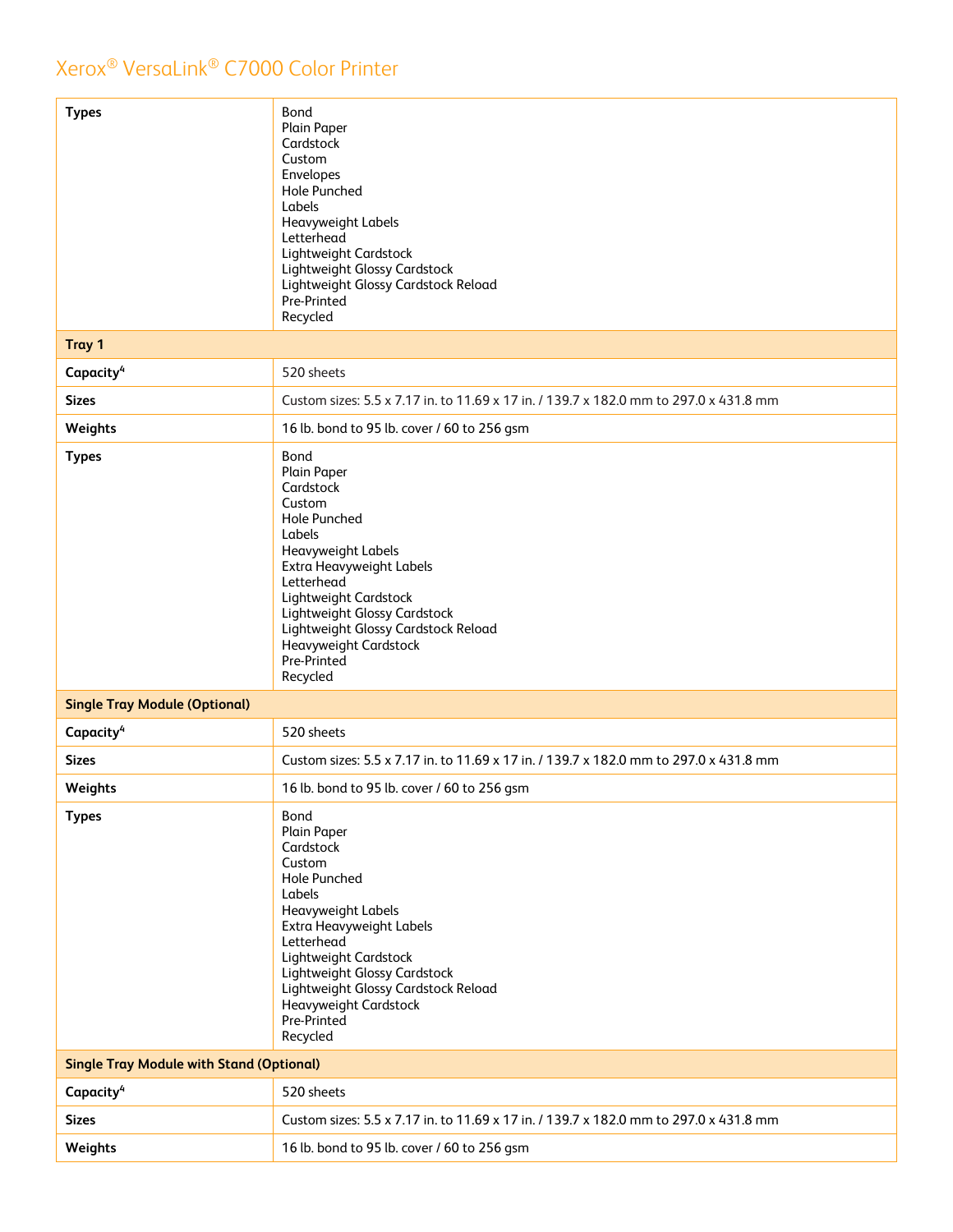| <b>Types</b>                                                  | Bond<br>Plain Paper<br>Cardstock<br>Custom<br><b>Hole Punched</b><br>Labels<br>Heavyweight Labels<br>Extra Heavyweight Labels<br>Letterhead<br>Lightweight Cardstock<br>Lightweight Glossy Cardstock<br>Lightweight Glossy Cardstock Reload<br>Heavyweight Cardstock<br>Pre-Printed<br>Recycled        |
|---------------------------------------------------------------|--------------------------------------------------------------------------------------------------------------------------------------------------------------------------------------------------------------------------------------------------------------------------------------------------------|
| <b>Three Tray Module (Optional)</b>                           |                                                                                                                                                                                                                                                                                                        |
| Capacity <sup>4</sup>                                         | Tray 2: 520 sheets<br>Tray 3: 520 sheets<br>Tray 4: 520 sheets                                                                                                                                                                                                                                         |
| <b>Sizes</b>                                                  | Custom sizes: 5.5 x 7.17 in. to 11.69 x 17 in. / 139.7 x 182.0 mm to 297.0 x 431.8 mm                                                                                                                                                                                                                  |
| Weights                                                       | 16 lb. bond to 95 lb. cover / 60 to 256 gsm                                                                                                                                                                                                                                                            |
| <b>Types</b>                                                  | Bond<br>Plain Paper<br>Cardstock<br>Custom<br><b>Hole Punched</b><br>Labels<br>Heavyweight Labels<br>Extra Heavyweight Labels<br>Letterhead<br>Lightweight Cardstock<br>Lightweight Glossy Cardstock<br>Lightweight Glossy Cardstock Reload<br><b>Heavyweight Cardstock</b><br>Pre-Printed<br>Recycled |
| <b>Envelope Tray - Replaces Tray 1 (Optional)</b>             |                                                                                                                                                                                                                                                                                                        |
| Capacity <sup>4</sup>                                         | Up to 60 envelopes                                                                                                                                                                                                                                                                                     |
| <b>Sizes</b>                                                  | #10 commercial, Monarch, DL, C5<br>Custom sizes: 3.9 x 5.8 in. to 6.4 x 9.5 in. / 98 x 148 mm to 162 x 241 mm                                                                                                                                                                                          |
| Weights                                                       | 20 lb. bond to 25 lb. bond / 75 to 90 gsm                                                                                                                                                                                                                                                              |
| <b>Total Capacity</b>                                         |                                                                                                                                                                                                                                                                                                        |
| <b>Base Unit Capacity<sup>4</sup></b>                         | 620 sheets                                                                                                                                                                                                                                                                                             |
| Single Tray Module Capacity <sup>4</sup>                      | 1,140 sheets                                                                                                                                                                                                                                                                                           |
| <b>Single Tray Module with Stand</b><br>Capacity <sup>3</sup> | 1,140 sheets                                                                                                                                                                                                                                                                                           |
| Three Tray Module Capacity <sup>4</sup>                       | 2,180 sheets                                                                                                                                                                                                                                                                                           |
| <b>Finishing</b>                                              |                                                                                                                                                                                                                                                                                                        |
| <b>Output Trays</b>                                           |                                                                                                                                                                                                                                                                                                        |
| <b>Center Output Catch Trays</b>                              | 500 sheets; tray offsets                                                                                                                                                                                                                                                                               |
| <b>Integrated Office Finisher (Optional)</b>                  |                                                                                                                                                                                                                                                                                                        |
| <b>Stacking Tray</b>                                          | 500 sheets of 20 lb. bond / 80 gsm - 8.5 x 11 in. / A4 or<br>250 sheets of 20 lb. bond / 80 gsm - 11 x 17 in. / A3                                                                                                                                                                                     |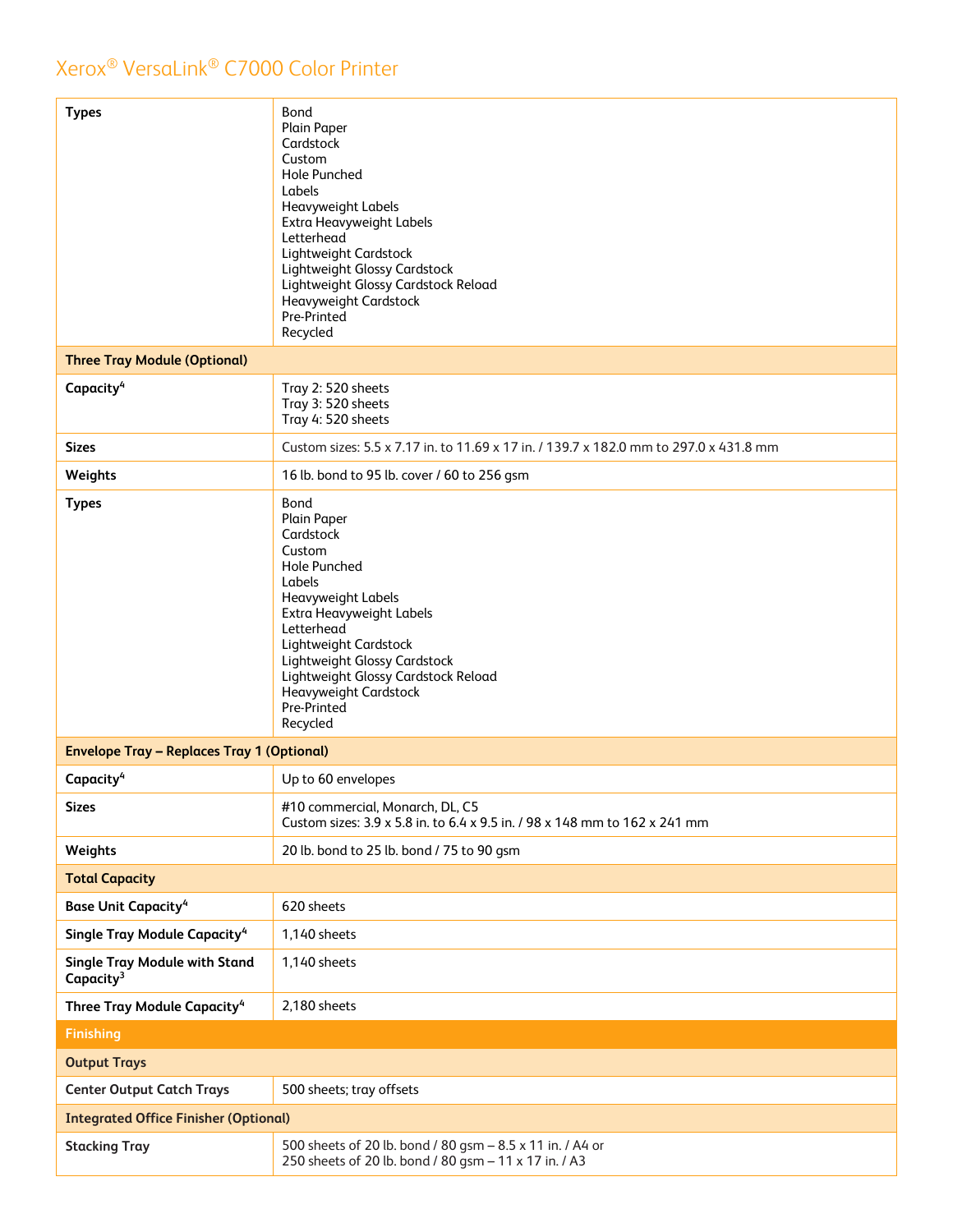| <b>Sizes</b>                                                         | 3.5 x 3.9 in. to 11.7 x 17 in. / 89 x 98 mm to 297 x 432 mm                                                                                                                                                                                                                                                                                                                                                                                   |
|----------------------------------------------------------------------|-----------------------------------------------------------------------------------------------------------------------------------------------------------------------------------------------------------------------------------------------------------------------------------------------------------------------------------------------------------------------------------------------------------------------------------------------|
| Weights                                                              | 16 lb. bond to 80 lb. cover / 60 to 220 gsm                                                                                                                                                                                                                                                                                                                                                                                                   |
| <b>Stapling</b>                                                      | Single Auto stapling: 50 sheets maximum: Letter / A4 / B5-size sheets (less than 90 gsm or (2) 220 gsm<br>covers) 30 sheets maximum: Legal / Tabloid / A3 / B4-size sheets (less than 90 gsm or (2) 220 gsm<br>covers)                                                                                                                                                                                                                        |
| <b>Device Management</b>                                             |                                                                                                                                                                                                                                                                                                                                                                                                                                               |
| <b>Network Protocols</b>                                             | TCP/IP: HTTP/HTTPS, Internet Printing Protocol, LPR/LPD, Raw Socket Printing/Port 9100, IPv4/IPv6,<br><b>WSD</b><br>LDAP<br>Bonjour <sup>®</sup> / AirPrint <sup>™</sup><br>Most protocols not in use can be disabled                                                                                                                                                                                                                         |
| <b>Administrative Protocols</b>                                      | DHCP, SNMP, WINS, HTTP, HTTPS, TLS, SNTP, MDNS                                                                                                                                                                                                                                                                                                                                                                                                |
| Xerox <sup>®</sup> CentreWare <sup>®</sup> Web                       |                                                                                                                                                                                                                                                                                                                                                                                                                                               |
|                                                                      | • A Web-based server application for network administrators that permits web browser-based device<br>management from any workstation, whether running Windows or UNIX or any other operating<br>system<br>• Works with any SNMP-managed printer from any manufacturer<br>• Provides help with device discovery and installations, health checks and troubleshooting, and device<br>upgrades, as well as basic accounting and asset management |
| Xerox <sup>®</sup> Embedded Web Server - Integrated Device Web Page  |                                                                                                                                                                                                                                                                                                                                                                                                                                               |
| <b>Device Status</b>                                                 | Web server embedded<br>• Tray status/contents<br>• Consumables status                                                                                                                                                                                                                                                                                                                                                                         |
| <b>Print Queue Viewing</b>                                           | Job print queue management—view and delete                                                                                                                                                                                                                                                                                                                                                                                                    |
| <b>Job Submission</b>                                                | Print-ready files (PS, PCL, PDF, XPS, JPEG)                                                                                                                                                                                                                                                                                                                                                                                                   |
| <b>Device Administration</b>                                         | Allows simple, remote installation setting of configuration options and management of the device                                                                                                                                                                                                                                                                                                                                              |
| <b>Browsers</b>                                                      | Microsoft <sup>®</sup> Internet Explorer <sup>®</sup> 11<br>Microsoft Edge <sup>™</sup> 38<br>Mozilla <sup>™</sup> Firefox <sup>®</sup> 48<br>Apple <sup>®</sup> Safari <sup>®</sup> 9.1<br>Google Chrome <sup>™</sup> 52                                                                                                                                                                                                                     |
| <b>Remote Services</b>                                               |                                                                                                                                                                                                                                                                                                                                                                                                                                               |
| Xerox <sup>®</sup> Meter Assistant <sup>®</sup> Service              | Automates the process of collecting and submitting meter reads for tracking and billing of Xerox®<br>device usage. Eliminates the need for time-consuming end-user involvement and ensures that meter<br>reads are submitted to Xerox on time.                                                                                                                                                                                                |
| Xerox <sup>®</sup> Supplies Assistant <sup>®</sup><br><b>Service</b> | Automatically orders supplies for Xerox® output devices based on actual usage, eliminating the need to<br>manually manage supplies inventory.                                                                                                                                                                                                                                                                                                 |
| MaintenanceAssistant                                                 | Offers a fast (and free) way to resolve potential issues and receive assistance and automate the<br>troubleshooting/repair process. Diagnostic data is sent to Xerox, allowing for problems to be solved<br>faster with increased uptime.                                                                                                                                                                                                     |